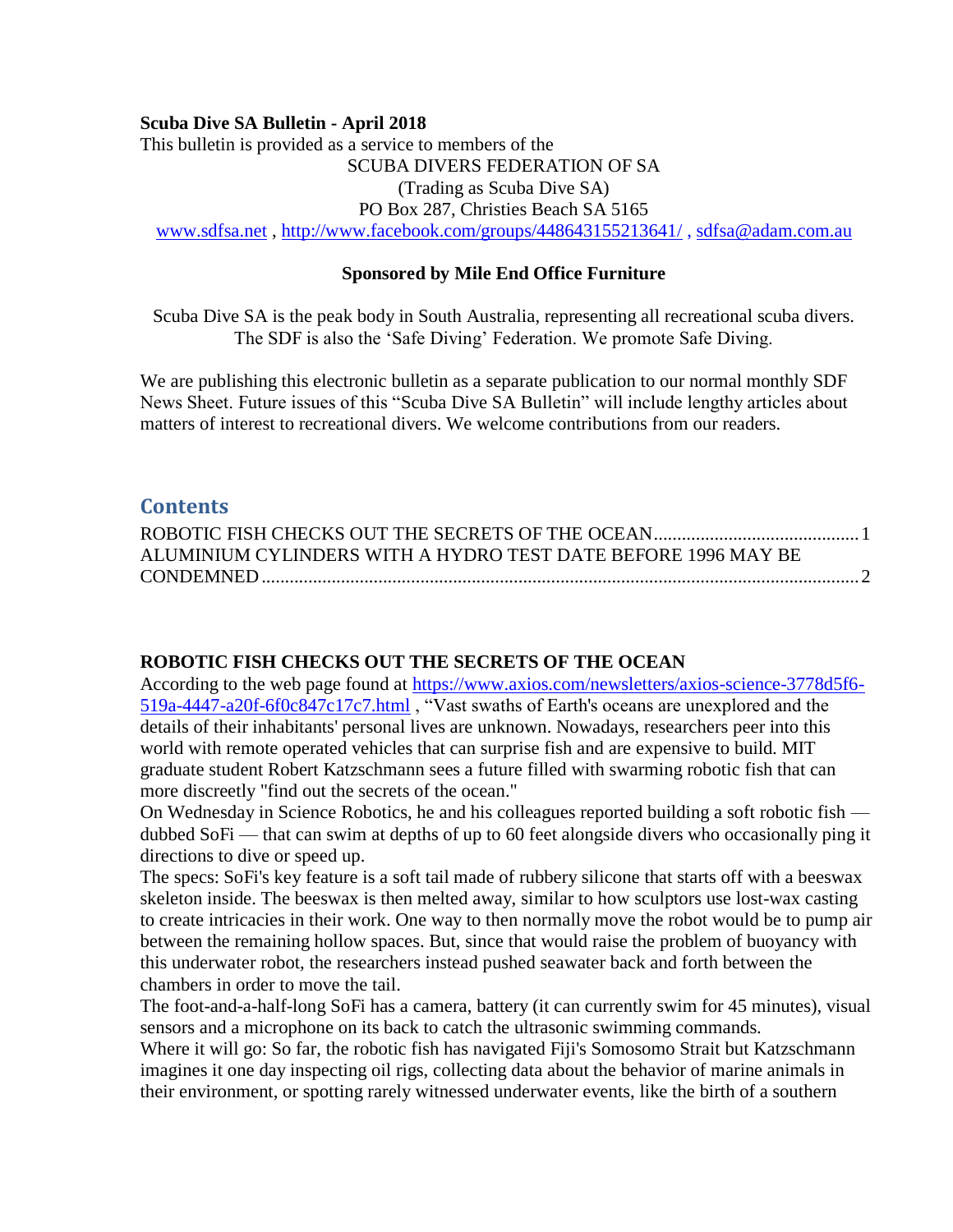right whale. "Imagine using the fish to observe the mysteries of the whale," MIT professor Daniela Rus says."

## <span id="page-1-0"></span>**ALUMINIUM CYLINDERS WITH A HYDRO TEST DATE BEFORE 1996 MAY BE CONDEMNED**

Following last month's report regarding the recent 'failure' of an aluminium dive cylinder hydrostatic test based on age alone, our Federation investigated the incident. The 1989 ally in question had been tested several times in the past 5 years but it had now been condemned based on the year of manufacture. It was unclear at the time as to what had changed to cause the test station to suddenly reject a tank for testing. We visited the station to enquire about their procedures. We also searched online for any relevant details concerning the hydrostatic testing of old aluminium dive cylinders. Our report on the incident follows below: -

# 'FAILURE' OF AN ALUMINIUM CYLINDER TEST BASED ON AGE ALONE

We reported in last month's news sheet that our Federation was investigating the recent 'failure' of an aluminium dive cylinder hydrostatic test based on age alone. The 1989 ally had been tested several times in the past 5 years but has now been condemned based on the year of manufacture. We stated at the time that it was unclear as to what had changed to cause the test station to suddenly reject a tank for testing. We visited the station to enquire about their procedures. We also searched online for any relevant details concerning the hydrostatic testing of old aluminium dive cylinders. One such, relevant web page could be found at

[http://www.safework.nsw.gov.au/news/safety-alert/gas-cylinders-manufactured-from-aluminium](http://www.safework.nsw.gov.au/news/safety-alert/gas-cylinders-manufactured-from-aluminium-alloy-6351-t6)[alloy-6351-t6](http://www.safework.nsw.gov.au/news/safety-alert/gas-cylinders-manufactured-from-aluminium-alloy-6351-t6) . That page is titled "Gas Cylinders Manufactured from Aluminium Alloy 6351-T6 - Safety Alert | 25/10/2016". It started with the comments "This safety alert highlights the risks associated with filling gas cylinders manufactured from aluminium alloy 6351-T6 and updates a previous SafeWork NSW (formerly WorkCover NSW) 2009 safety alert." It went on to give the following background and risks: -

"In August 2016 a worker suffered serious injuries including partial amputation of a leg when an aluminium scuba cylinder catastrophically failed, exploding while being filled. The cylinder that failed was manufactured in 1987 from aluminium alloy 6351–T6. However, the investigation into this incident has not yet determined the cause of the failure.

Investigative work into similar failures worldwide has shown that failure is typically caused by sustained load cracking (SLC) in the neck and shoulder area of the cylinder. The problem of SLC only affects cylinders made from aluminium alloy 6351–T6 and is not limited to any one cylinder design or manufacturer. Failures have typically occurred when filling SCUBA/SCBA and oxygen cylinders. Catastrophic failures have occurred at or below the working (fill) pressure.

Additional control measures have been introduced for cylinders made from the above alloy, including the requirement for eddy current non-destructive testing (NDT).

### RISKS

Explosion hazards resulting in the possibility of serious traumatic injury or death and extensive damage to property.

At risk cylinders

Any cylinder manufactured from aluminium alloy 6351–T6 is susceptible to SLC and therefore considered to be at risk cylinders.